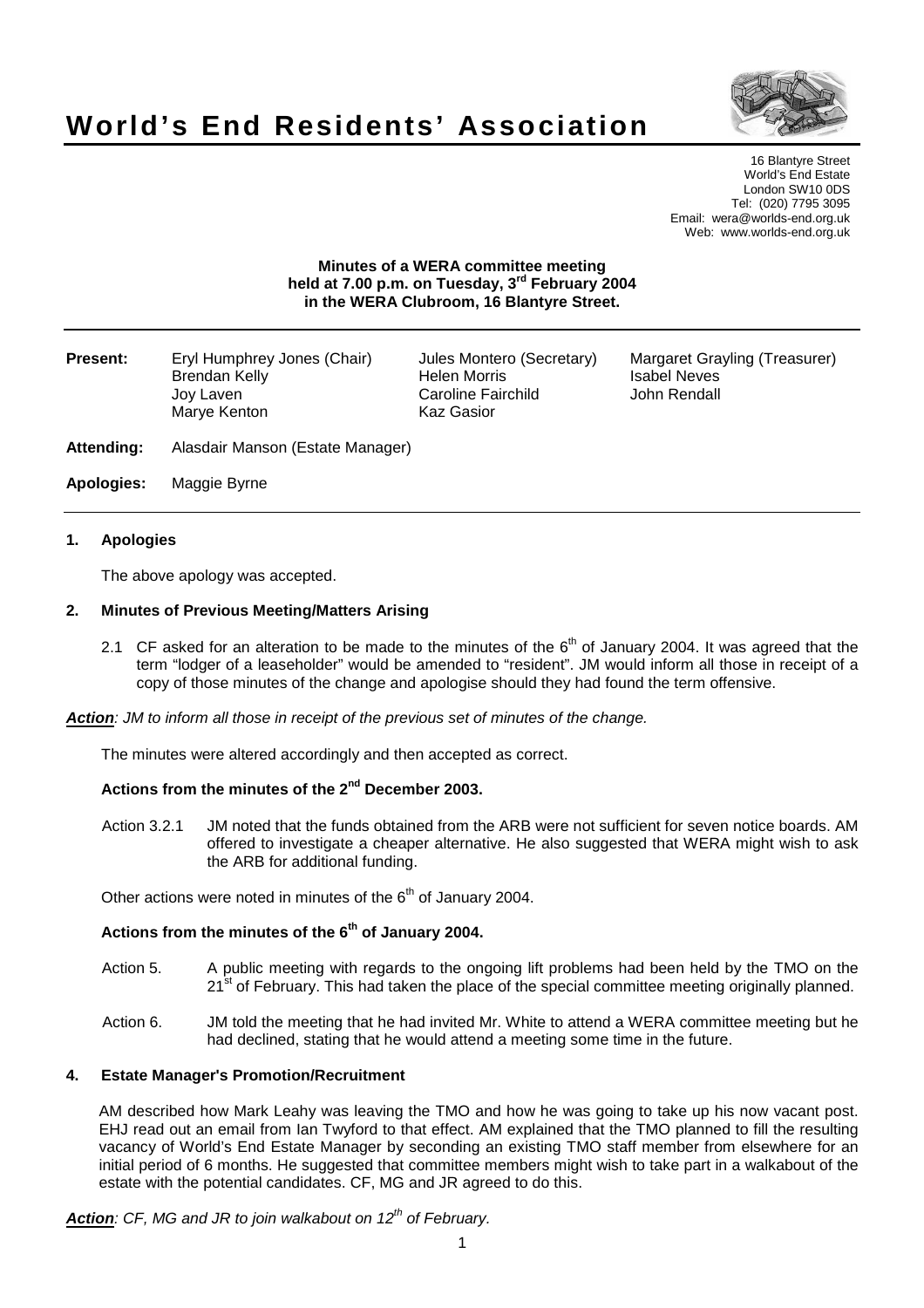#### **3. Estate Manager's Update**

3.1 Leaks

The matter of several on-going and/or long-running leaks on the estate was discussed. It was generally felt that the TMO did not deal with leaks within reasonable time-scales or with the appropriate level of urgency. It was suggested that a programme of preventative maintenance might help reduce the number of leaks and that residents should be advised on how to avoid causing leaks and deal with leaks.

3.2 Fire in Blantyre Tower Bin Room

The meeting was told that a fire had taken place in Blantyre Tower bin-room. AM and MG described what had happened. The two accounts were notably different. AM suggested that to try and minimise the impact of a fire in a bin room in future that he would look at the possibility of installing fire seals in all of the rubbish chutes.

Action: AM to update WERA re: fire seals for rubbish chutes.

3.3 Health & Safety Issues

AM was told that many of the doors from the tower landings into the stairwells were not in a reasonable state of repair. AM asked the committee to report any such doors to the estate staff.

3.4 Gas installation Inspections

This matter is ongoing.

3.5 Response to Asbestos letter

AM said that he had spoken to Health & Safety and been told that there had been a very poor response to the asbestos letter. JM pointed out that the Artex ceilings in many of the common areas (walkway and lift lobby ceilings) were in a poor state. AM said this was being looked into.

# Action: AM to keep WERA informed as to the progress of the above.

**Update**: AM has since confirmed that a total of nine residents have contacted the TMO with regards to Asbestos and that six flats have been inspected as a result. No additional asbestos has been identified.

3.6 Pigeon Control Measures

AM confirmed that the pigeon control contractor was still visiting the estate and that a large number of birds had been captured and removed from the estate. AM said he was currently looking into the possibility of placing highly visible signs around the estate to try and deter the feeding of pigeons.

# **Action**: AM to keep WERA informed as to the progress of the above.

3.7 Dogs and Dog Warden

The meeting was told that dog fouling in the garden areas was still a problem. AM confirmed that the dog warden visited the estate on a regular basis and that he was in discussion with him as to what steps to take to reduce the problem.

Action: AM to keep WERA informed as to the progress of the above.

## **5. Tenants Issues**

5.1 Rent Cards / Rent Account Summaries

This matter is still ongoing.

# **6. Other Issues**

See item 11.